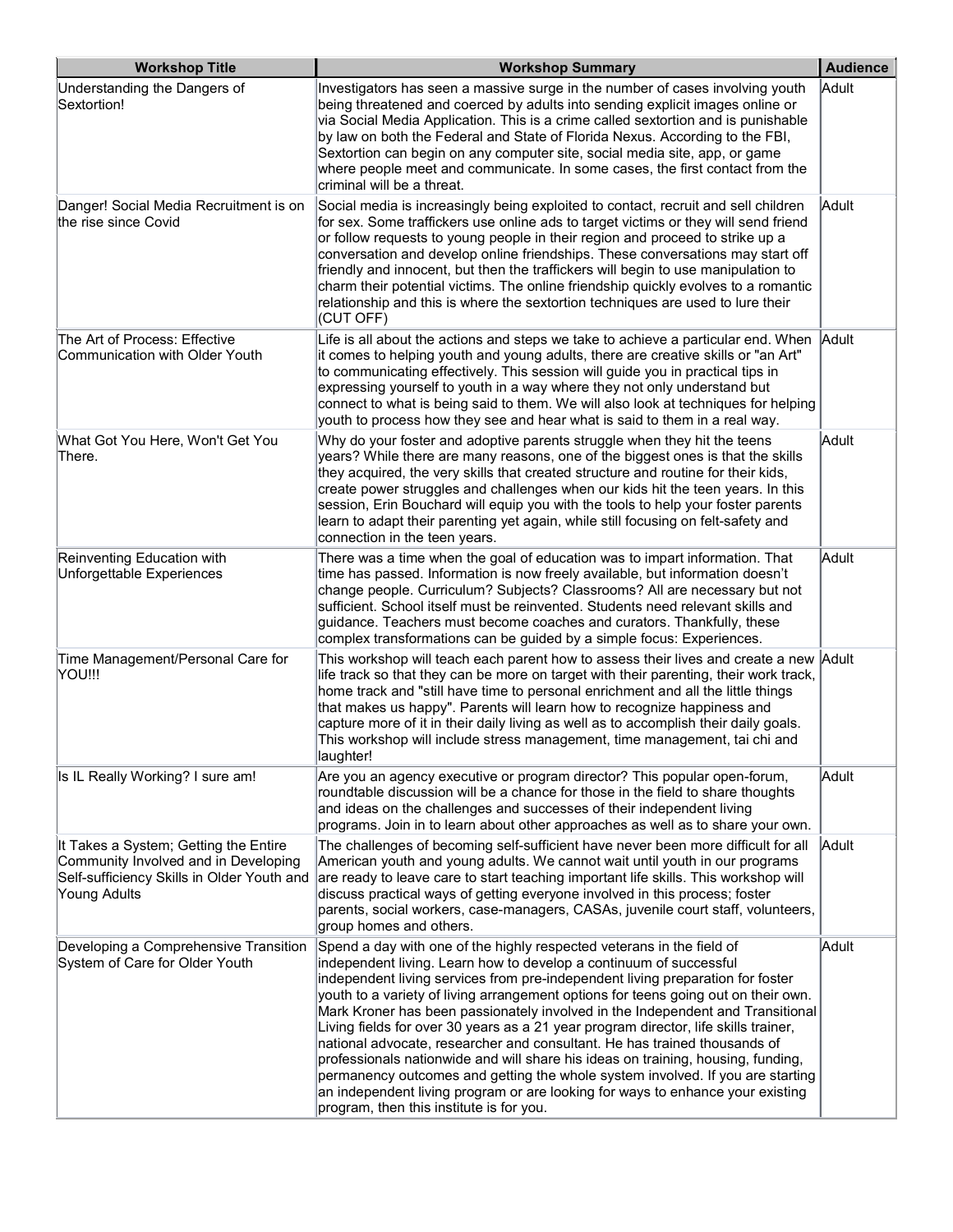| <b>Workshop Title</b>                                                   | <b>Workshop Summary</b>                                                                                                                                                                                                                                                                                                                                                                                                                                                                                                                                                                                                                                                                                                                                                                              | <b>Audience</b> |
|-------------------------------------------------------------------------|------------------------------------------------------------------------------------------------------------------------------------------------------------------------------------------------------------------------------------------------------------------------------------------------------------------------------------------------------------------------------------------------------------------------------------------------------------------------------------------------------------------------------------------------------------------------------------------------------------------------------------------------------------------------------------------------------------------------------------------------------------------------------------------------------|-----------------|
| Housing Options for<br>Independent/Transitional Living<br>Programs      | This IL veteran will share his experiences and research on housing for youth<br>aging out of foster care. Learn about various housing options, funding sources,<br>common problems, supervision risk-management, dealing with landlords,<br>measuring outcomes and more. Come with any and all questions about how to<br>develop housing for older youth in your community.                                                                                                                                                                                                                                                                                                                                                                                                                          | Adult           |
| Parenting in the Traumasphere                                           | In a time where life is uncertain, let us help you bring back calm and peace into<br>the home. Our children need to feel secure and it is our job to help them learn to<br>regulate those big feelings. In this course we will discuss trauma and resilience,<br>how it applies in our lives today, and strategies to build forward. Furthermore,<br>we will discuss the importance of self care, and the need for taking time for<br>$ $ mental health. Finally, we will connect the power of physical and mental health.                                                                                                                                                                                                                                                                           | Adult           |
| Take The Fear Out Of Team Building /<br><b>Mission Transition</b>       | A "mashup" of our presentation, TAKE THE FEAR OUT OF TEAM BUILDING.<br>. learn how team building is more than zip lining, trust falls, and slide show<br>presentations combined with a hands-on experience, FOSTER FAMILY:<br>MISSION TRANSITION experience participants are tasked with a variety of<br>mental and physical challenges, fit for children, in order to earn duffel bags,<br>fleece, and toiletry supplies, which they then lovingly fashion into a "kit" which<br>will be given to a new foster child.                                                                                                                                                                                                                                                                               | Adult           |
| Mental Health & Resilience                                              | Practical Strategies for Supporting Youth How do you help students bounce back from what they have been through?<br>From trauma, isolation, and poverty, to mental health challenges, our students<br>have faced many obstacles over the last two years. Come see a formula to help<br>you guide students through the challenges that destroy motivation and make it<br>difficult to find success.                                                                                                                                                                                                                                                                                                                                                                                                   | Adult           |
| Rethinking Challenging Kids:<br>Collaborative Problem Solving           | Over 50 years of research into our neurobiology confirms that youth do well if<br>they can, not because they want to. So why do so many of our approaches to<br>challenging behavior depend on motiving young people to want to be more<br>successful? In this session, we will examine the root causes of challenging<br>behavior and will explore Collaborative Problem Solving, a response to<br>challenging behavior that is grounded in evidence, relationship and helps young<br>people build the skills to navigate our complex world. Over 50 years of research<br>into our neurobiology confirms that youth do well if they can, not because they<br>want to. So why do so many of our approaches to challenging behavior depend<br>on motiving young people to want to be more successful? | Adult           |
| Supporting Children With Oppositional<br>Behaviors                      | Are you a parent or professional who helps children who have oppositional<br>behaviors? Is mainstream behavior management not working well? Trauma,<br>anxiety, and chemical imbalances can all factor into this complex issue.<br>Mainstream behavior management strategies may not be effective for those with<br>oppositional behavior patterns. During this presentation, you will learn strategies<br>to assist with preventing meltdowns and aid in de-escalation of big emotions.<br>You will also learn ways to prevent miscommunications, how to foster a diverse<br>and inclusive environment, and how to encourage participation in self-advocacy<br>and problem-solving.                                                                                                                 | Adult           |
| Housing Former Foster Youth & Child<br><b>Welfare Involved Families</b> | Housing options are limited for former foster youth and families in the process of Adult<br>adoption, reunification, and or prevention where housing is a barrier. The<br>presentation will showcase how the collaboration with traditional System of Care<br>partners, as well as the housing Continuum of Care, and others has reduced<br>instances of homelessness. It will demonstrate how agencies can access<br>resources to develop housing and related supportive services and prevent<br>reentry into "the system".                                                                                                                                                                                                                                                                         |                 |
| Impactful Mentoring                                                     | Who inspires you? A teacher, parent, coach, someone famous? We all have<br>someone that we look to for advice when we are faced with challenges,<br>struggles, difficult decisions, or to share good news with, too! The person who<br>helped lay the foundation of who you are. In this session you will learn the power<br>of mentoring, explore your own character traits and how to help others find<br>theirs, and learn valuable mentoring tools to be an impactful mentor for the<br>youth and young adults you work with.                                                                                                                                                                                                                                                                    | Adult           |
| Can Online Life Skills Work? Kentucky's<br>21-Month Results             | Implementing an effective life skills program is harder than it sounds. See the<br>21-month impact on Knowledge, Application, Confidence to Live Independently<br>and Self-efficacy of the Commonwealth of Kentucky's implementation of Life<br>Skills Reimagined and how it was leveraged to overcome common challenges in<br>foster youth programming.                                                                                                                                                                                                                                                                                                                                                                                                                                             | Adult           |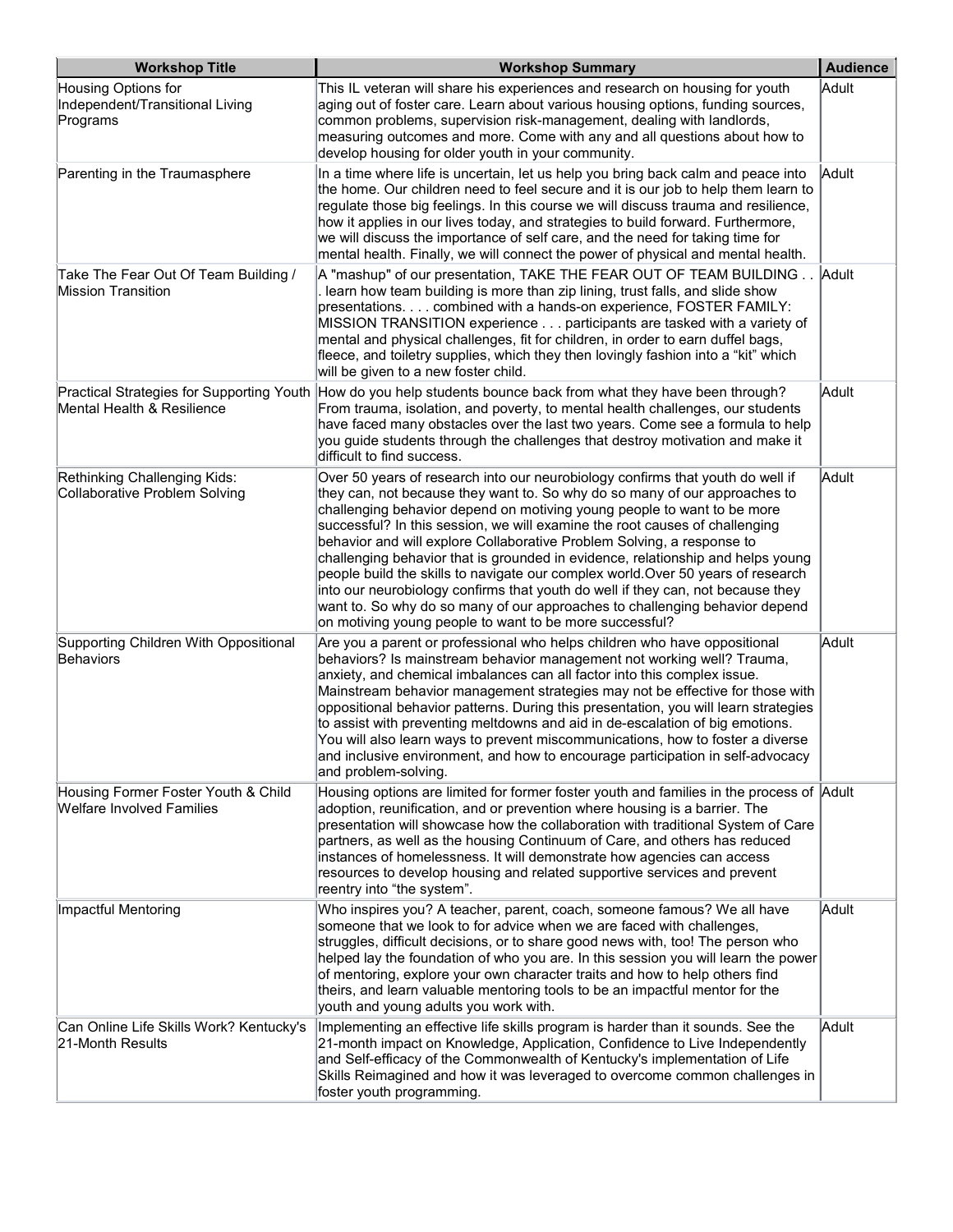| <b>Workshop Title</b>                                                   | <b>Workshop Summary</b>                                                                                                                                                                                                                                                                                                                                                                                                                                                                                                                                                                                                                    | <b>Audience</b>              |
|-------------------------------------------------------------------------|--------------------------------------------------------------------------------------------------------------------------------------------------------------------------------------------------------------------------------------------------------------------------------------------------------------------------------------------------------------------------------------------------------------------------------------------------------------------------------------------------------------------------------------------------------------------------------------------------------------------------------------------|------------------------------|
| Reactive Attachment Disorder How<br>Trauma Rewires The Brain            | Attachment should be an inevitable part of life. However, for many individuals,<br>this is not the case. Those individuals who suffer from Reactive Attachment live<br>a confused, superficial life at best. Teenagers who experience attachment<br>issues are often diagnosed (or misdiagnosed) with conduct disorders, Bipolar<br>disorders, and even burgeoning personality disorders. It's not so much that they<br>do not fit the symptomatic presentation of these disorders; it's that the lack of a<br>RAD diagnosis prevents the adults working with them from fully understanding<br>the depth of the problem or the ??? CUT OFF | Adult                        |
| Supporting LGBTQ Youth: For<br><b>Professionals and Parents</b>         | LGBTQ rights and awareness are in the news, in our schools, in our courts, and<br>discussions around the water cooler. Butdo you feel ready and comfortable<br>when a child or teen discloses their orientation? This class will offer information<br>and tips regarding the best way to support our LGBTQ youth. Included will be an<br>open discussion within the class.                                                                                                                                                                                                                                                                 | Adult                        |
| Imported Pathology: How it affects your<br>family                       | Imported Pathology is a term coined by Dr. Rick Delaney some 20 years ago.<br>The meaning involves how a child's experiences, trauma, culture, and world<br>view are inserted into the family when the child enters the family system. This<br>presentation will explore how to manage these very important factors in your<br>home, what to watch for, and how to successfully parent once you recognize<br>what factors has been brought into your family system.                                                                                                                                                                        | Adult                        |
| A Youth Perspective                                                     | A Youth Perspective is an informative training that helps social work<br>professionals gain insight to the framework of foster youth, specifically teens.<br>This training is meant to challenge a worker to be more open-minded when it<br>comes to a youth. This training focuses on ways that teens may avoid their<br>responsibilities and how to encourage them to be more productive. It also<br>addresses learned helplessness and how to give teens the opportunity to be<br>more independent and challenges their way of thinking.                                                                                                | Adult                        |
| The Link Between Human Trafficking<br>and Financial Exploitation        | Follow the money, find the traffickers" is a maxim in the world of human<br>trafficking. It is vital for everyone in the community, not just financial institutions<br>and law enforcement, to understand how human traffickers financially exploit<br>their victims as a form of control and abuse. Traffickers launder proceeds from<br>exploited youth and adults, force victims to open accounts, force youth with<br>clean credit histories to apply for credit cards, entwine victims their money<br>laundering schemes, and evade financial system safeguards.                                                                      | Both Adult<br>& Youth        |
| A Youth Perspective on Overcoming the<br>Foster Kid Label               | Youth from the Alabama Dream Council will provide a first-hand lived<br>experience to the labels they have overcome while in the child welfare system.<br>This session will highlight perspectives and stories from youth showing their<br>resilience to produce life change. Youth will address the services, programs and<br>individuals that has helped and encouraged them while sharing habits to<br>manage mental well-being, steps to control your own destiny and ways to build a<br>support system.                                                                                                                               | Both Adult<br>& Youth        |
| Unlocking Your Superpowers towards<br><b>Transitional Living</b>        | Participants will, by the conclusion of this workshop, know how to Discover,<br>Develop, and Utilize their own inner superpowers. Those "superpowers" are the<br>skills and attributes they possess, that will be used to transition into Independent<br>Living, or excel them in their current Independent Living. This will be<br>accomplished by interactive exercises with practical take-aways along with<br>handouts to continue this new Mindset.                                                                                                                                                                                   | Both Adult_<br>& Youth       |
| Ready, Set and Invest. Goal Setting,<br>Branding and Financial Literacy | This workshop will be 80% hands on learning and 20% lecture. We will discuss<br>setting (SMART) short and long term goals - (implementing self<br>achievable/motivational rewards), basic stocks investments tutorial and the<br>importance of properly branding yourself/image.                                                                                                                                                                                                                                                                                                                                                           | <b>Both Adult</b><br>& Youth |
| Normalizing Growing Pains                                               | Join tour guides Valencia Curry and Brittney Fortson on a journey to explore the<br>wilds of Growing Pains associated with youth in the child welfare system! This<br>energetic presentation will overview how Alabama advocates and supports our<br>youth's journey to independence. This is a two-part presentation with one<br>session geared towards youth and one session for child welfare staff and<br>professionals. Topics include educational services, mental health, and resource<br>navigation for life after foster care, which are essential to youths' journey to<br>independence.                                         | <b>Both Adult</b><br>& Youth |
| Your Future is Bright                                                   | This workshop will aid participants in helping young people create a narrative<br>about their internal gifts. Thru the use of creative writing and verbal expression<br>they will create a path to self-discovery. They will be shown the importance of<br>facing struggles with optimism. Thru the use of the performing arts and written<br>expression they will create avenues for a bright future. This is an excellent<br>workshop for professionals who work with youth and the youth they represent.                                                                                                                                | Both Adult<br>& Youth        |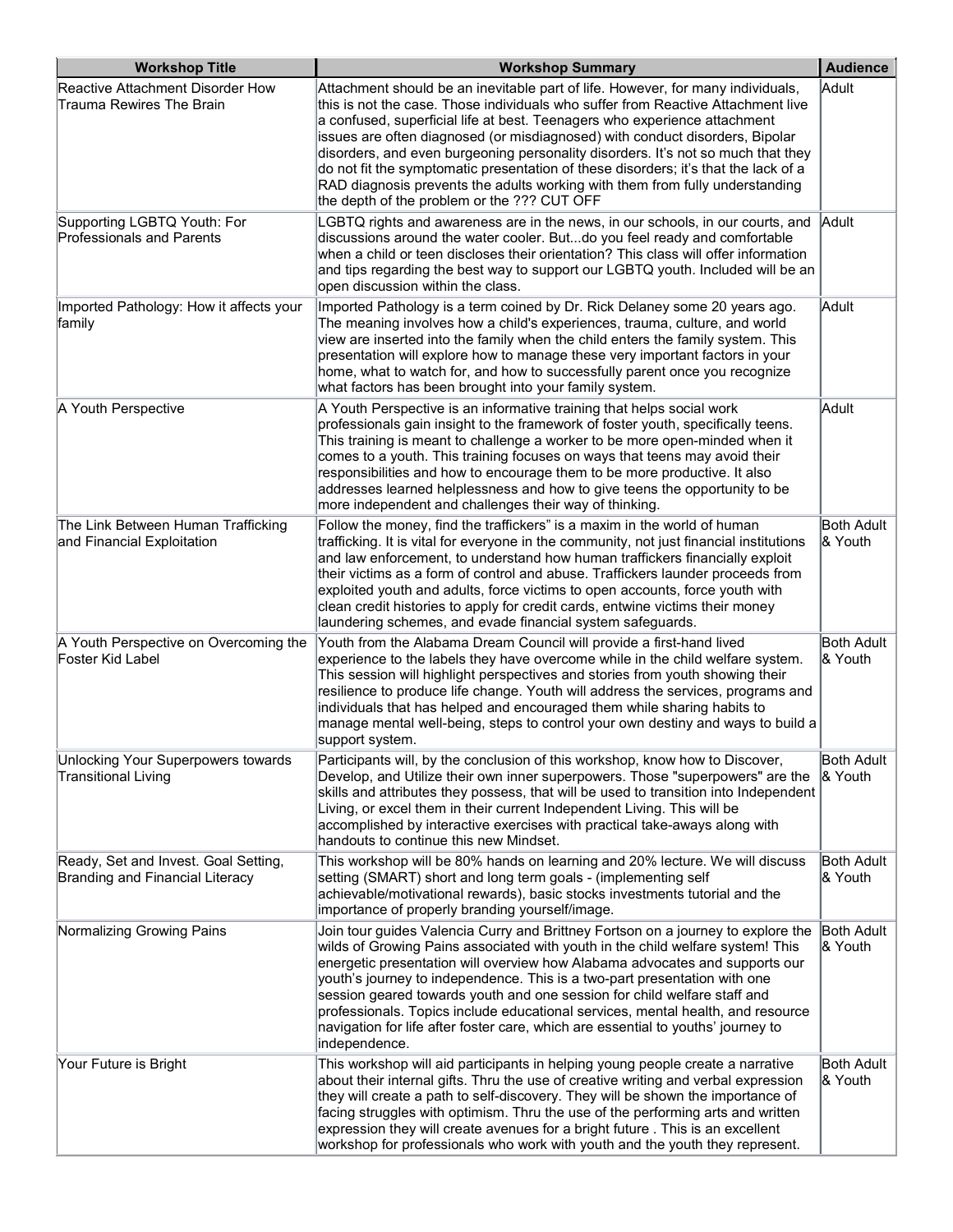| <b>Workshop Title</b>                                                | <b>Workshop Summary</b>                                                                                                                                                                                                                                                                                                                                                                                                                                                                                                                                                                                                                                                              | <b>Audience</b>                |
|----------------------------------------------------------------------|--------------------------------------------------------------------------------------------------------------------------------------------------------------------------------------------------------------------------------------------------------------------------------------------------------------------------------------------------------------------------------------------------------------------------------------------------------------------------------------------------------------------------------------------------------------------------------------------------------------------------------------------------------------------------------------|--------------------------------|
| Creating Systemic Change for Foster<br>Youth Through a DEI Lens      | Promises2Kids has stayed on the forefront of all major issues that have plagued<br>foster care in San Diego. Promises2Kids believes we must challenge the<br>conscious and unconscious biases that have disproportionately impacted foster<br>youth, further driving systemic racism across care. We are committed to creating<br>systemic change by championing diversity, equity, and inclusion. With an<br>intentional and strategic approach to DEI efforts including the recruitment of<br>diverse board members and staff, educating volunteers, and promoting diverse<br>leadership, everyone in our organization is committed to driving and sustaining<br>change for youth. | Both Adult<br>& Youth          |
| Mentoring the Whole Student: A<br>Multifaceted Approach to Mentoring | Promises2Kids has supported current and former foster youth in San Diego<br>County for 40 years. Promises2Kids has always worked to create meaningful<br>relationships for foster youth that will connect them to the larger community<br>during and after their time in care. Using a multilayered approach,<br>Promises2Kids has opened youth to community through mentorship at the peer,<br>community, and professional levels. This strategic and simultaneous approach<br>allows youth to engage with their community and create relationships that last<br>far beyond the space of care.                                                                                      | Both Adult<br>& Youth          |
| The Game of Life: Emancipated Youth                                  | Join the Lorain County Children Services Independent Living staff along with two Both Adult<br>Emancipated Youth to discuss life after foster care. Together, they will talk about & Youth<br>their successful program, which includes developing a transition plan,<br>connecting youth with life long supports, life skills training, an emancipated<br>youth contract and the utilization of the FYI voucher. This presentation will give<br>the participants the skills to win at this game called LIFE.                                                                                                                                                                         |                                |
| Making Meaningful MOVES                                              | Bravehearts MOVE New York is the first youth-led nonprofit organization in NYS Both Adult<br>that works to empower youth within the child welfare system to advocate for<br>youth-centered policies and practices within foster care agencies, family court<br>and departments of social services. The Making Meaningful MOVES learning<br>exchange is about organizational reflection in order to amplify youth voice and<br>equity from the ground up. This training will uplift courageous conversations on<br>the importance of lived experience being viewed as an "organizational asset"<br>and the intentional work necessary to foster authentic youth engagement.           | & Youth                        |
| The Write To Heal: A Creative<br>Confidence Workshop                 | This session will be part performance, part self-reflection but 100 % Truth &<br>transparency. This is a safe session where attendees learn to appreciate the<br>healing power of creative writing and how vital it is for us to find ways to "get<br>free" A fun, engaging, and highly supportive space for creative self expression.<br>All Ages. Great for youth track (Personal Development) and Adult Track<br>(Networking & Support)                                                                                                                                                                                                                                           | Both Adult<br>& Youth          |
| Speak-Laugh-Love: Creative<br>Engagement                             | Speak-Laugh-Love: Creative Engagement. This Is an highly interactive & highly<br>engaging creative confidence presentation that combines performance arts and<br>public speaking in a way that encourages creative resiliency. This the perfect<br>session to help participants release, engage and support each other in a safe &<br>supportive space. This workshop illuminates the importance of self awareness in<br>challenging times and fosters a connection to cultural & social similarities. It's a<br>powerful 60-75 minute session. All materials provided. This is the perfect<br>workshop to help re-energize & re-focus after a heavy session.                        | <b>Both Adult</b><br>l& Youth∶ |
| Circle of Support: A model for building<br>lifelong connections      | There are many ILS services for foster youth with focuses on employment,<br>education, housing and health, but there is a lack of services that prioritize the<br>most essential resource, RELATIONSHIPS. After years of planning, C2i has<br>developed a Circle of Support program that will transform how foster youth<br>connect with caring adults. The mission of the Circle of Support program is to<br>help youth build healthy relationships and natural networks of support, aka<br>Circle of Support. Come learn how you can share this work in your community.                                                                                                            | Both Adult<br>& Youth          |
| Making the Most of this Time                                         | This presentation will include insights from a former foster youth's journey of<br>abuse, neglect, and aging out of foster care to becoming a law school graduate.<br>Advice to current and former youth on navigating life after foster care and<br>making the most of this time in their lives will be given from available research,<br>personal experiences, and the privilege of hindsight. Social workers and other<br>child welfare professionals will be presented with a toolkit, beyond the usual<br>checklist, of how to best youth as they transition to independent living.                                                                                             | Both Adult<br>& Youth          |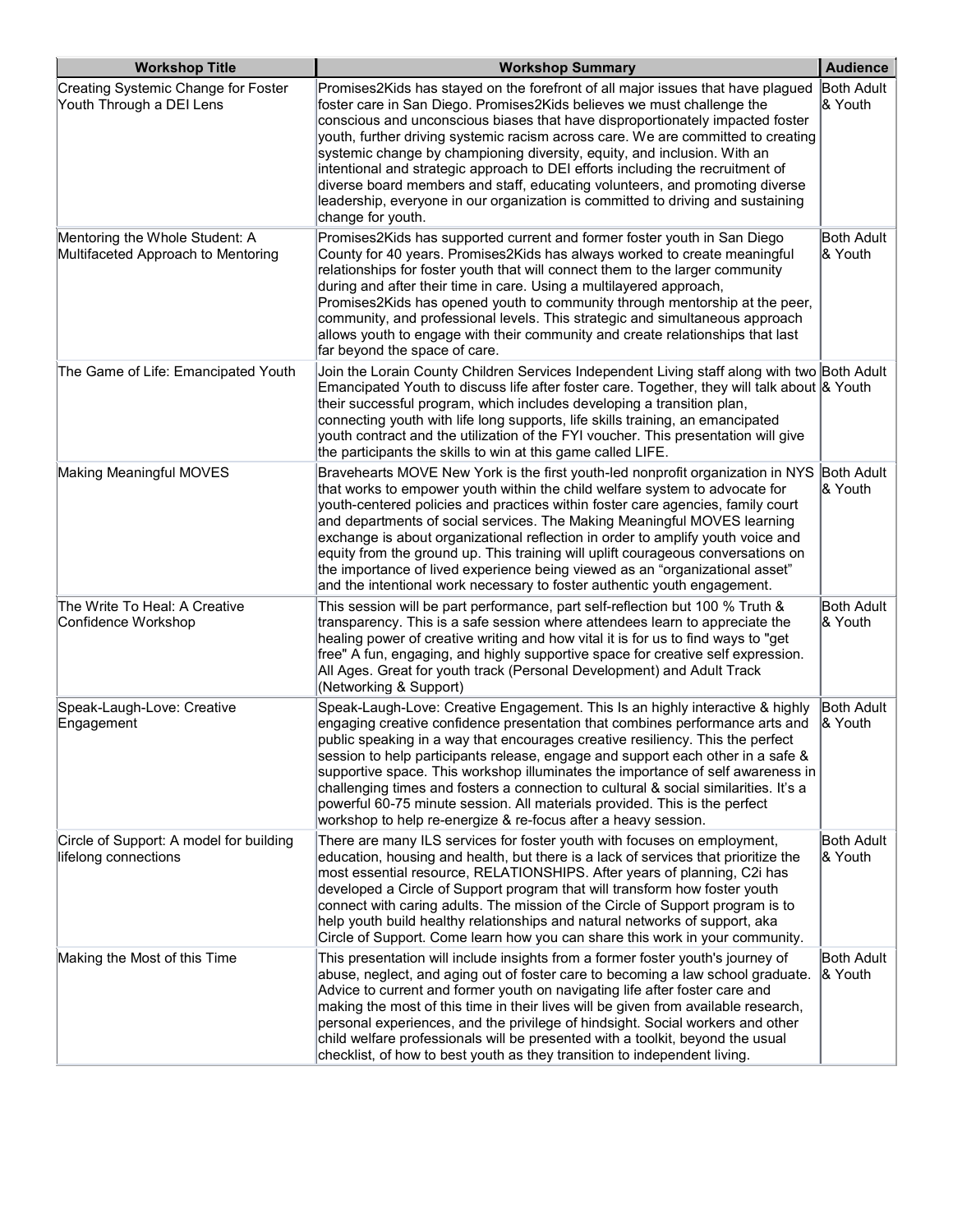| <b>Workshop Title</b>                                                   | <b>Workshop Summary</b>                                                                                                                                                                                                                                                                                                                                                                                                                                                                                                                                                                                                                                                                                                                                                                                                                                                                                    | <b>Audience</b>                   |
|-------------------------------------------------------------------------|------------------------------------------------------------------------------------------------------------------------------------------------------------------------------------------------------------------------------------------------------------------------------------------------------------------------------------------------------------------------------------------------------------------------------------------------------------------------------------------------------------------------------------------------------------------------------------------------------------------------------------------------------------------------------------------------------------------------------------------------------------------------------------------------------------------------------------------------------------------------------------------------------------|-----------------------------------|
| Preparing Students for College<br>Emotionally not just Academically     | Preparing for college is more than just academics and testing. Todays college<br>students experience record high levels of stress, depression and anxiety and as<br>more and more young people are headed to college with an already diagnosed<br>mental health condition we must look at ways to help them be better prepared<br>and be emotionally ready. This presentation will allow participants to learn ways<br>to better support students, help them learn to take a more active role in<br>managing their mental health and create the greatest opportunity for them to be<br>successful.                                                                                                                                                                                                                                                                                                         | Both Adult<br>$ 8 \text{ Youth} $ |
| College Resources for Students Coming<br>from Texas Foster Care         | The Texas Education and Training Voucher is a federal fund put in place to<br>assist students coming from foster care with living expenses while attending<br>post-secondary school. House Bill 2537 went into effect 6/9/2017 and it requires<br>high school counselors in Texas to inform students in foster care about their<br>post-secondary school benefits every year. This workshop will outline post-<br>secondary benefits and help attendees understand the unique challenges that<br>foster care alumni face when aging out of care and moving on to post-secondary<br>education. The presentation will highlight resources available to current and<br>former foster youth and will underscore the importance of school counselors,<br>aftercare service providers, and foster care liaisons creating partnerships to help<br>youth aging out of foster care realize their educational goals. | Both Adult<br>& Youth             |
| Transitioning youth from surviving to<br>thriving in adulthood          | Connections to Independence (C2i) works with youth in and aging out of the<br>foster care system ages 15-24. Come learn how C2i incorporates five basic core $ 8 \text{ Youth} $<br>components to achieve amazing outcomes: 98% of youth graduate high school<br>and or receive their GED, 60% of youth go on to post-secondary programs, 69%<br>have maintained employment and 89% have stable housing. Staff and youth<br>participants will share with you how the programming and services of C2i are<br>able to achieve outcomes that are creating bright futures for this population of<br>youth who's futures seem bleak by national statistics. There will be a youth<br>panel in another session to learn more in depth information directly from C2i<br>youth.                                                                                                                                    | Both Adult                        |
| The Truth About Transitioning Out of<br>Care: A Youth Voice Perspective | Come learn from a youth's perspective what it's like coming of age in the foster<br>care system. Youth panelists will talk about their experience in care and what<br>their journey has been like as they transition into adulthood. The facilitators will<br>guide this conversation around the services youth received from Connections to<br>Independence (C2i) and how these services were instrumental during this<br>process. Youth will share the brutal truth about their experience and how they<br>achieved their goals. This is an open dialogue for youth and adults to learn and<br>share in a safe forum so we will all leave with a sense of hope and positive<br>outlook for this population that outcomes sometimes seem so dismal.                                                                                                                                                       | Both Adult<br>& Youth             |
| <b>Building Interdependent Families Free</b><br>from Codependency       | This workshop will shared the destructive pattern of codependency from limiting<br>beliefs that are passed on from generation to generation in families. We will<br>explore the process to break the pattern of limiting beliefs and shift from<br>codependent to interdependent communication and behavior. Case study and<br>personal story will be shared to see the power of limiting beliefs over our lives<br>and how we can break the chains that lead to a thriving interdependent lifestyle.                                                                                                                                                                                                                                                                                                                                                                                                      | <b>Both Adult</b><br>l& Youth     |
| Accelerating Mental Toughness for<br><b>Distressed Kids</b>             | Mental toughness is the ability to stick to something when the going gets tough.<br>Kids from distressed environments do not normally have the foundation to build<br>on for mental toughness that can greatly impact their self-esteem and<br>confidence in a positive way. Adults who care for these children along with the<br>children itself can learn how to rewire their brain to think differently and focus<br>only on what they control in the moment while letting go of everything else. They<br>will learn to be interdependent versus codependent.                                                                                                                                                                                                                                                                                                                                           | <b>Both Adult</b><br>& Youth      |
| #WOWTalk Cafe for Youth and<br>Emerging Adults in Care                  | #WoWTalk (Words of Wisdom) Café are designed for youth and young adults in<br>care. Join us for an engaging interactive session generating powerful<br>conversations that empower, inform, and energize youth about their journeys to<br>adulthood.                                                                                                                                                                                                                                                                                                                                                                                                                                                                                                                                                                                                                                                        | <b>Both Adult</b><br>& Youth      |
| Strategies for Engaging Youth - A Panel<br>Discussion                   | Why is engaging transition-age foster youth so difficult? In a 2021 LYFT<br>Learning survey of professionals who work with transition-age foster youth,<br>youth engagement was listed as the top challenge to implementing successful<br>programs. In this session facilitated by LYFT Learning, participants will hear<br>from IL professionals and youth with lived experience from across the country<br>about their experiences and strategies for engaging youth, as well as have the<br>opportunity to share their own successes.                                                                                                                                                                                                                                                                                                                                                                   | Both Adult<br>& Youth             |